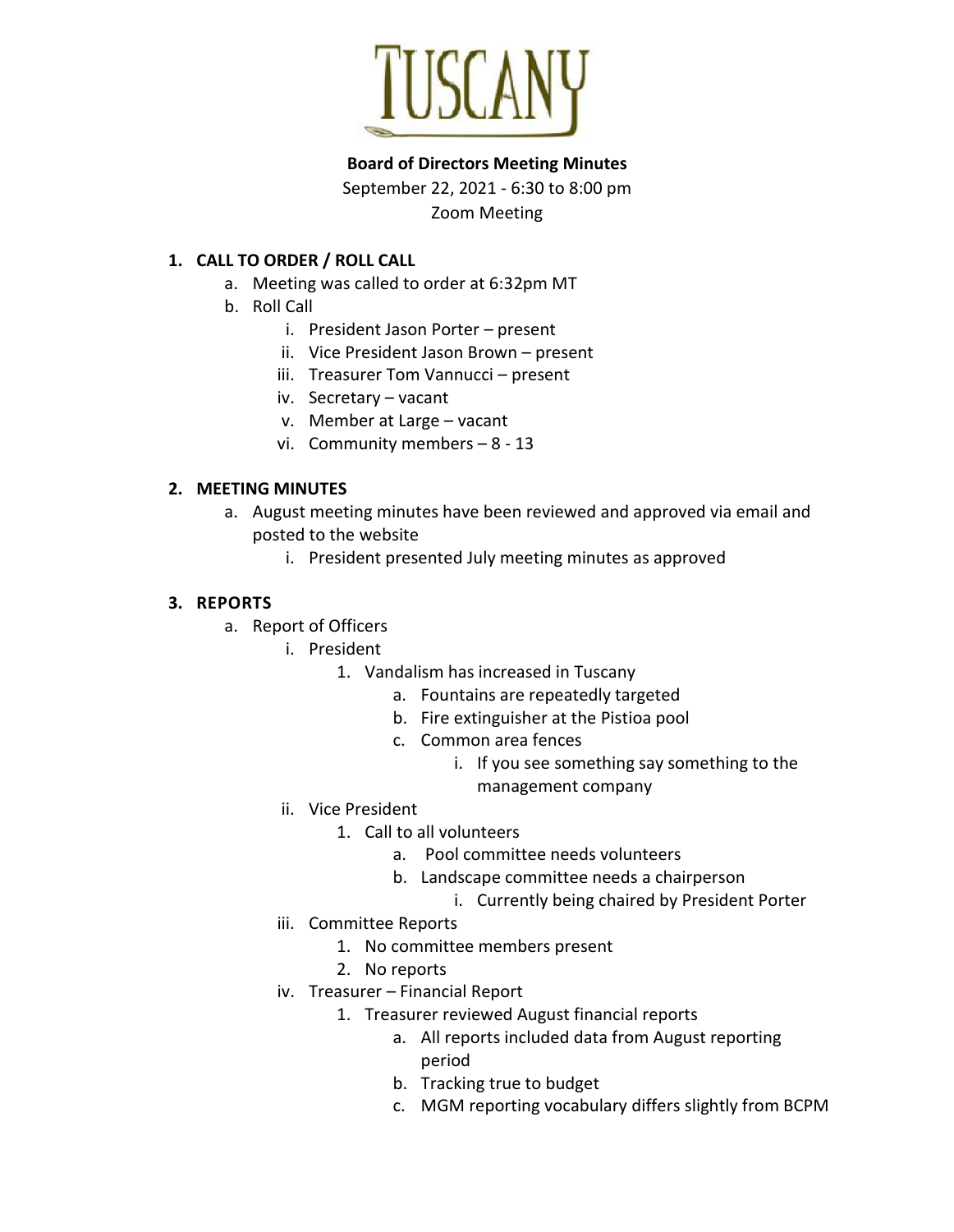- d. Entries will be reviewed to ensure funds are allocated to the proper line item using the new vocabulary
- b. CC&R Violation Report
	- i. VP Brown reported that waste management bins placement and timely removal from the street is an ongoing legitimate issue
	- ii. Requested homeowners please be responsible keeping the bins out of sight

## **4. OLD BUISNESS**

- a. Board of Director Vacancies
	- i. Residing Board of Directors put a call out for candidates to fill 2 vacancies
		- 1. Received 4 submissions
			- a. Eric Knack (in attendance)
			- b. 3 others not in attendance
				- i. Separate meeting scheduled to interview them
- b. ACHD/Eagle Road Land Sale
	- i. President updated the status on the ACHD / Eagle Road Land Sale
		- 1. There have been challenges getting all documentation recorded
		- 2. Documentation needed to be rescanned, resigned, and submitted
		- 3. Has been a time intensive process
- c. Pistioa Pool (Village Pool) Replastering
	- i. President updated the status on the Pistioa pool
		- 1. Replastering was successful and is complete
		- 2. The new quartz plaster looks great and will last longer
		- 3. Based on the install time, curing process and Ph balancing it was a long process
		- 4. Board extended the close of season based on continued warm weather and expected reopening of Pistioa pool
			- a. Pool was reopened 3 days before close of season
		- 5. Pool furniture is in disrepair and will be considered for replacement
		- 6. Tile in bathroom in disrepair and is logged as needed repair
- d. Pond and Water Feature Ongoing Issues
	- i. President updated issues regarding common area water features
		- 1. Palermo water feature Ongoing interaction with Precision Pumping Systems (PPS) to understand and address several issues
			- a. Debris clogs the pumps
			- b. The pumps automatically shut down to protect them from burning out
			- c. Appears residents may be manually turning the pumps back on without knowing if the shutdown problem has been resolved
			- d. Trip box will be secured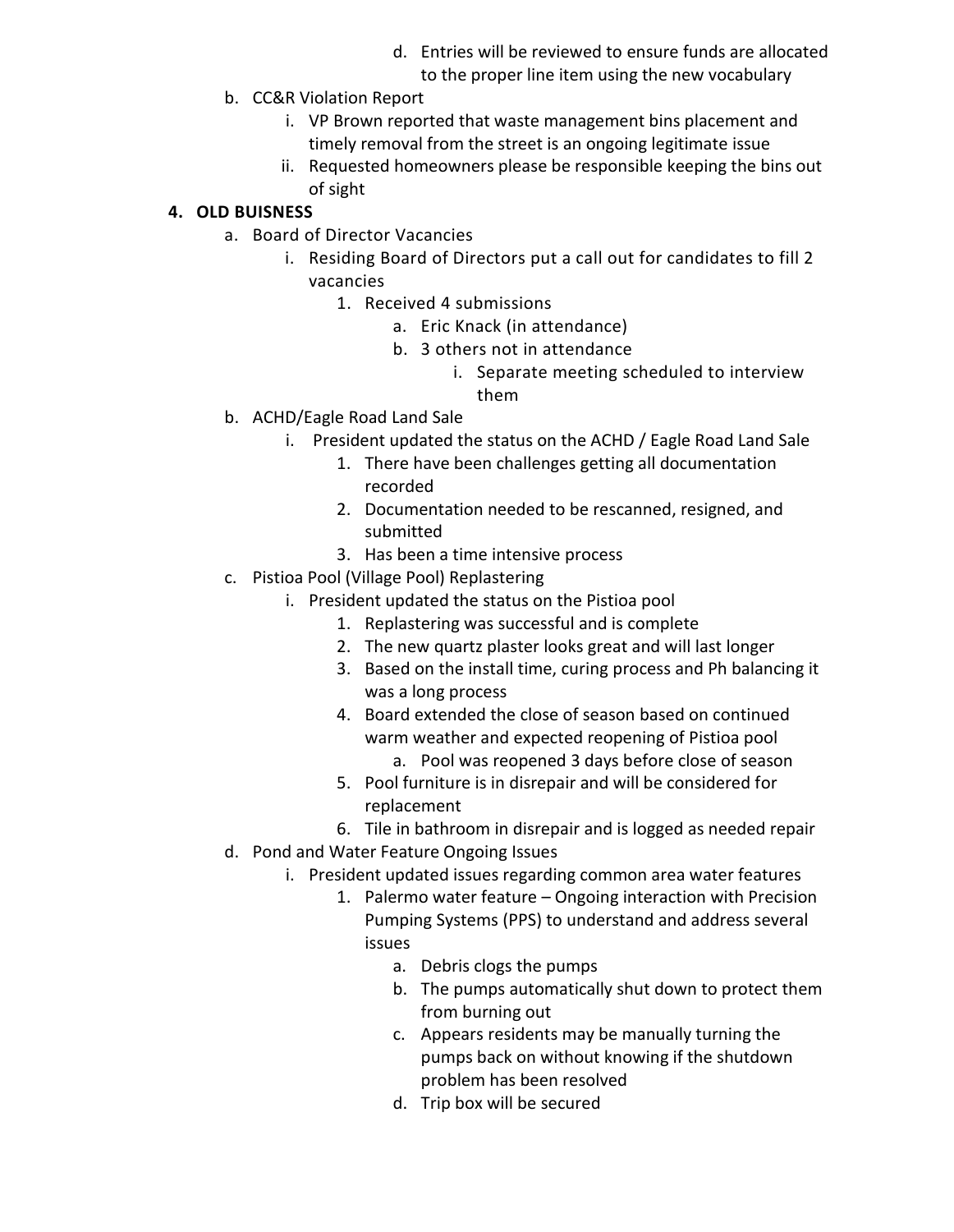- e. One pump needs a replacement impeller; anticipated installation date of 9/29 or 9/30
- 2. Ponds The vendor is servicing the ponds
	- a. The Bull Rush foliage taking over could not be eliminated sooner due to protected wildlife
	- b. This will be addressed this fall
	- c. Lawn Co is submitting a bit to remove overgrowth, bull rush, etc.
	- d. MGM acquiring bids to have ponds repeatedly skimmed.
		- i. Aquatechnex and Lawn Co do not skim the ponds, nor do they offer that service
- e. Clubhouse Pool Deck
	- i. The Board was advised and is addressing the slippery sections of the Clubhouse Pool Deck
		- 1. Board has received 2 bids
			- a. Bid 1 \$36,000
			- b. Bid 2 \$6,600
		- 2. MGM will source more bids
		- 3. Expected completion late fall 2021 or early spring 2022
- f. Pathway Sealing
	- i. President Porter reviewed a map identifying areas and the sealing process *(see addendum 1)*
		- 1. Pink completed
		- 2. Yellow to be completed
	- ii. Budget is available to complete all areas by end of year 2021
	- iii. Receiving a bid from the previous vendor
	- iv. Anticipated completion prior to winter season
- g. Roundabout Signage
	- i. The Board was advised and is addressing the missing signage for the Zaldia and Montague roundabouts *(see addendum 2)*
	- ii. ACHD was contacted
		- 1. They will replace the missing signs with chevrons
- h. Parking Lot at Tuscany Village
	- i. Research was conducted into the viability of repurposing the Tuscany Village parking lot
		- 1. ACHD advised we can repurpose as long as we don't impact the driveway or sidewalk
		- 2. Further research is needed to include the adjacent homeowners

# **5. HOMEOWNER FORUM**

- a. Karen Sauer Asked if the association's attorney and management company attend the monthly Board meetings
	- i. VP Brown informed that MGM only attends annual meetings and having the attorney present is costly and not a good use of legal funds
- b. Cliff requested clarity on meeting with the Treasurer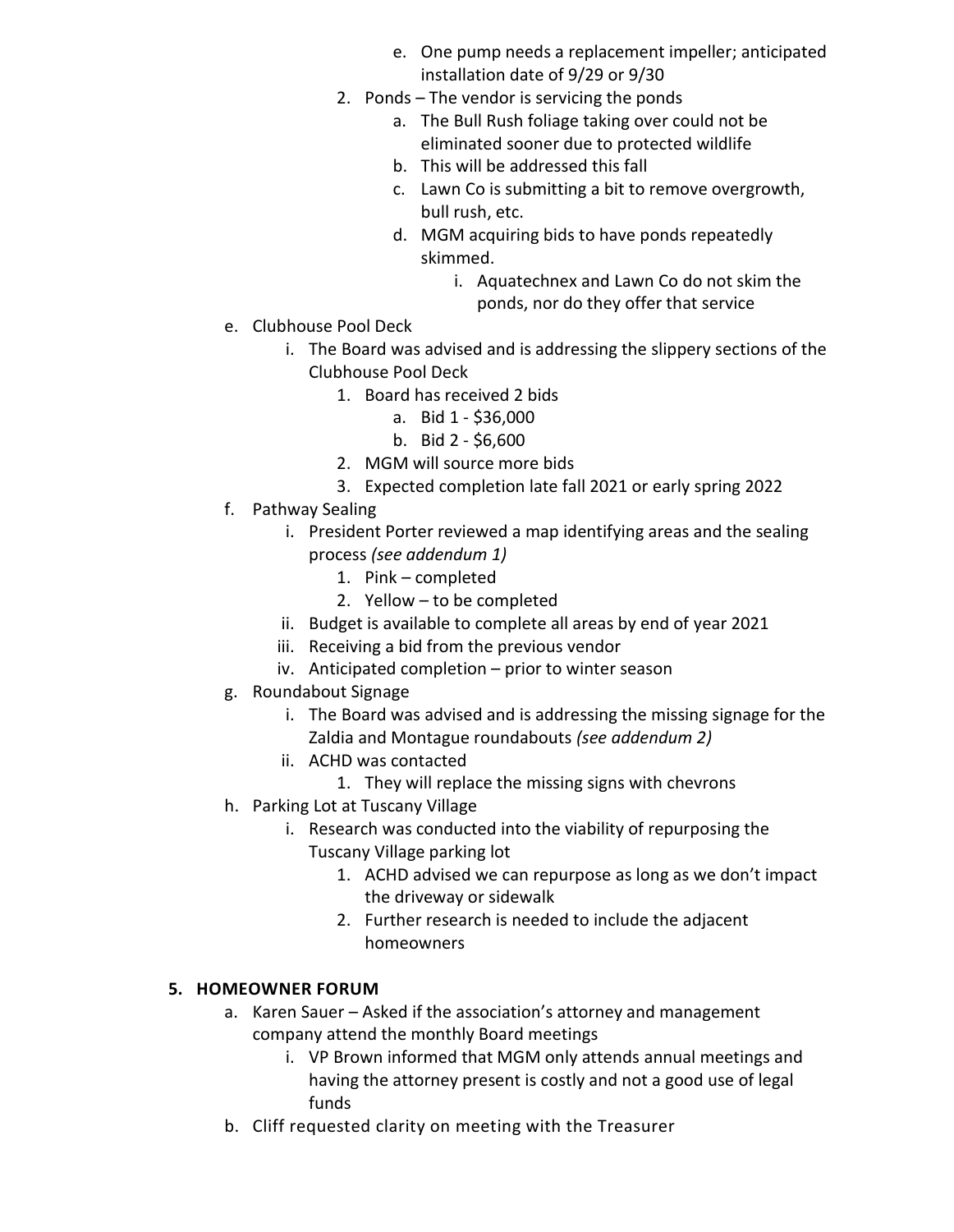- i. Treasurer Vannucci committed to communicating with Cliff and scheduling a time
- c. Karen Sauer Requested clarity on bubble vandalism in the fountains
	- i. President Porter informed that if there's a small number of bubbles it will dissipate with no cleanup or repair but if there's a substantial amount cleanup and repair is required
- d. Don Suggested a product for the Clubhouse pool deck called Sure Step Insulex which has a built-in anti-slip cooling effect
- e. Susan Patio homes on Decameron, Ragusa and Montague have many trees with low branches
	- i. Lawn Co will address in the coming weeks
- f. Alexa Requested clarity on the rock features and water source
	- i. President Porter informed that the water source for the rock features comes from the ponds
		- ii. They will be winterized for the cold season
- g. Karen Sauer Thank you to the Board for the great job, we appreciate all the effort
- h. President Porter We need a chairperson to lead the landscape committee i. Greg Hoffman volunteered – He is a Tech 3 for the City of Nampa

# **6. GENERAL SESSION**

a. Ended 7:40pm

## **7. EXECUTIVE SESSION**

a. Board entered into the executive session

### **8. NEXT MEETING DATE**

- a. Time: Oct 20, 2021 06:30 PM Mountain Time (US and Canada)
	- i. Join Zoom Meeting https://us02web.zoom.us/j/83949734559?pwd=R3A2TU94RHQ0WjZzTTVl UEdibVBqdz09 Meeting ID: 839 4973 4559 Passcode: 686472

#### **9. ADJOURNMENT**

a. Meeting was adjourned at 8:14pm MT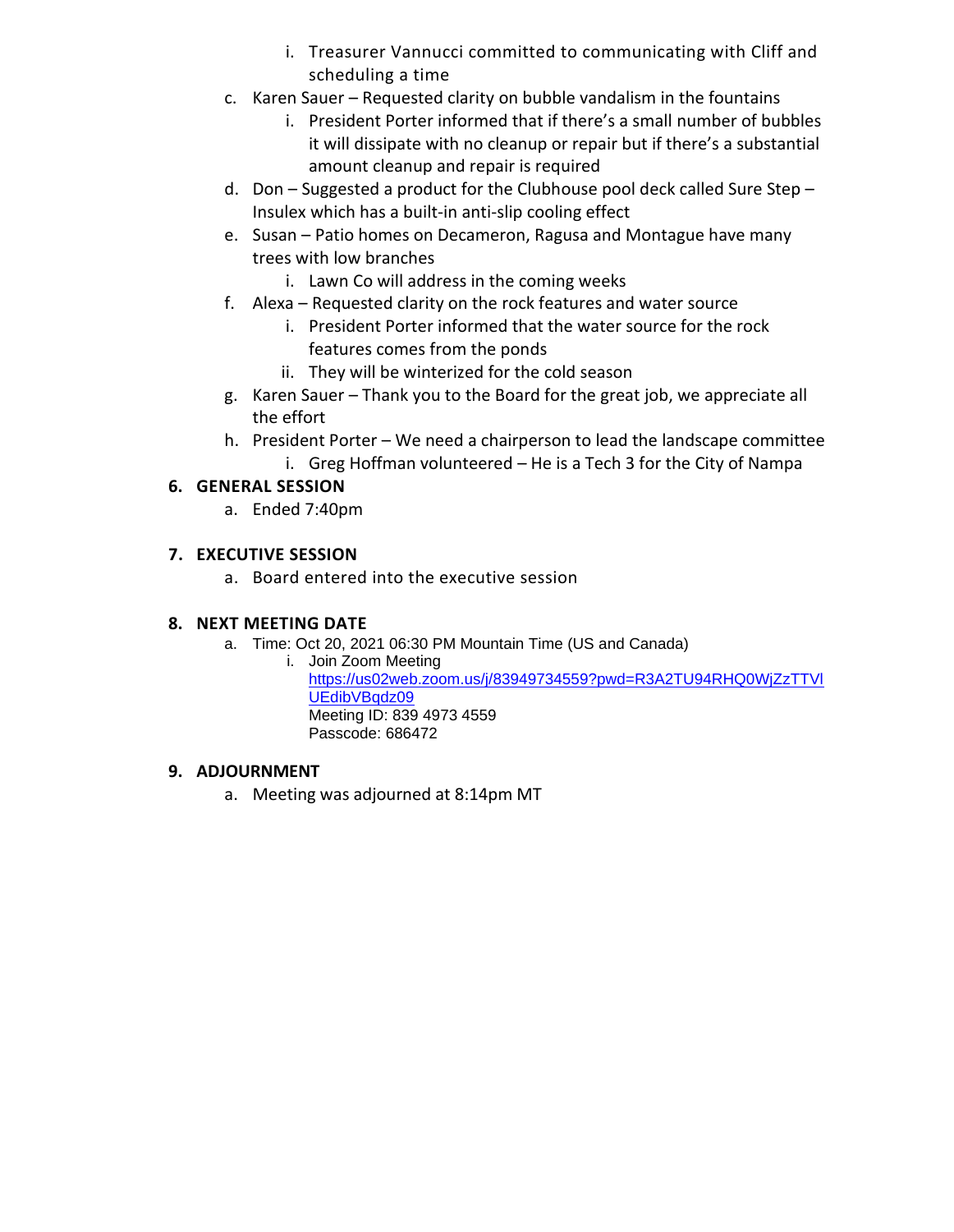